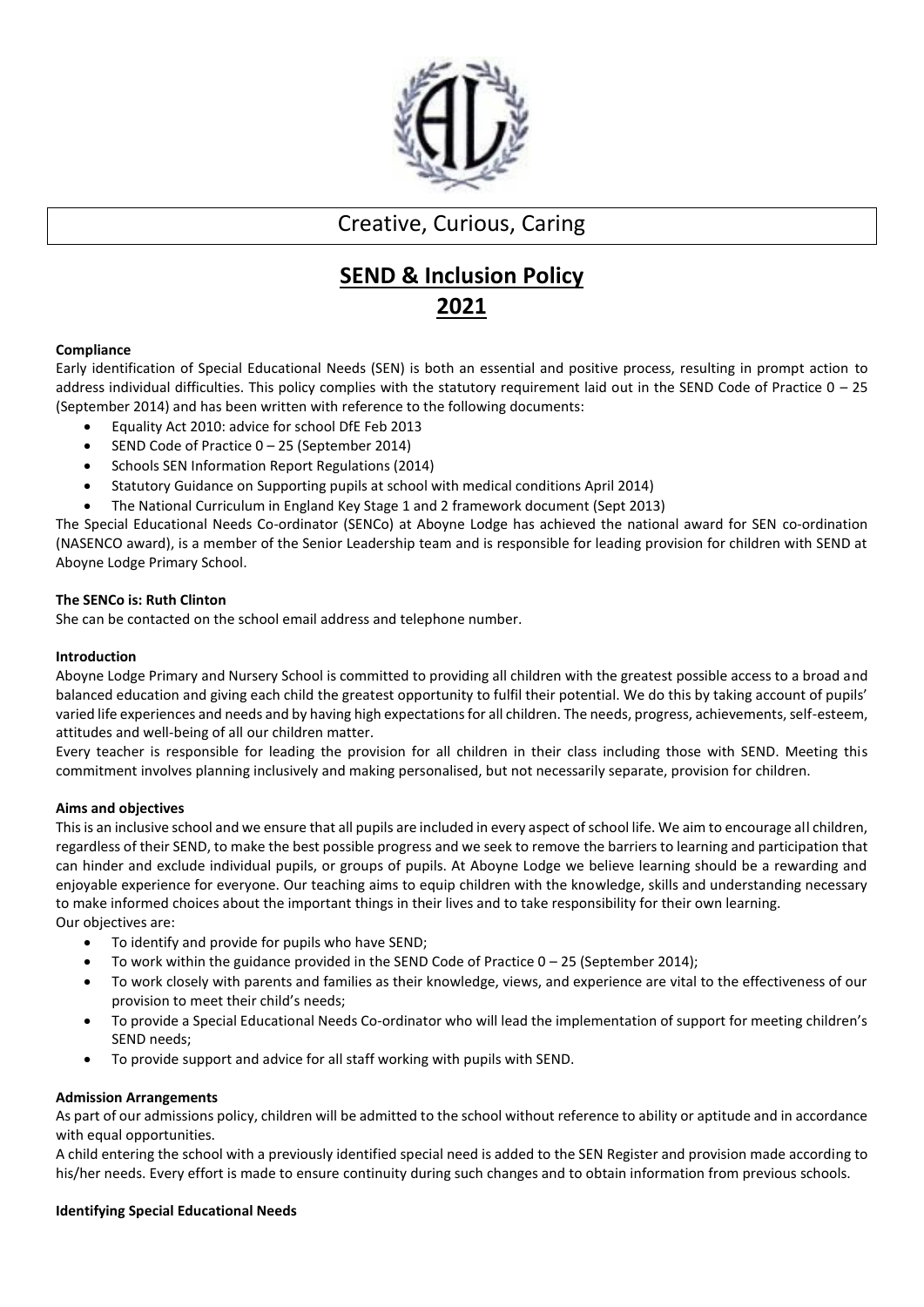We believe that early identification of needs is both an essential and positive process, resulting in prompt action to make effective provision to improve long term outcomes for children. For some children, SEN can be identified at an early age but for others it only becomes evident as they develop. Slow progress and low attainment do not necessarily mean that a child has SEN and the school monitors all children closely to ensure that it monitors all aspects of children's performance to establish a clear picture of the whole child. If you have a concern about your child you should speak to the class teacher as soon as possible. Children can be identified as having SEN in a number of ways:

- By parents and carers raising a concern with the teaching staff about their child's behaviour or progress;
- By your child making adults aware that they are experiencing difficulties or need further support;
- Through a referral from a GP, a Health Visitor, a paediatrician, the Speech and Language service, the Educational Psychology service or other specialist advisors; Through health assessments carried out by the School Nurse
- By class teachers and other school staff who identify pupils who are not making good progress in their learning;

The school assesses each pupil's skills and levels of attainment on entry, building on information from previous settings. We also consider evidence that a pupil may have a disability under the Equality Act 2010 and, if so, what reasonable adjustments may need to be made for them.

Class teachers make regular and rigorous assessments of progress for all pupils and identify those making less than expected progress given their age and individual needs and circumstances. Where progress continues to be less than expected, despite high quality teaching targeted to match their needs, the class teacher will work with the family and the SENCo to determine whether their child has SEN. The school will then, in consultation with the child and their parents/family, gather information and evidence whilst continuing to put in place precisely designed and regularly monitored interventions to secure better progress.

When looking at SEN provision the four broad areas of need and support defined in the SEND Code of Practice (September 2014) are as follows:

- Communication and Interaction
- Cognition and Learning
- Social, emotional and mental health difficulties
- Sensory and/or physical needs

In addition, the school considers other factors which may impact on progress and attainment such as: disability, attendance and punctuality, health and welfare, EAL, being entitled to PPG, being a looked after child, being the child of a member of the forces. The school aims to have a full understanding of the whole child in order to identify and plan appropriate provision matched to their needs.

## **Graduated approach to SEN Support**

The National Curriculum is our starting point for planning a broad and balanced curriculum that meets the needs of individuals and groups of children. We meet these needs through:

- Removing or overcoming potential barriers to learning;
- Regular and rigorous assessment for individuals and groups of pupils;
- Planning for personalised learning matched to needs;
- Working together with parents and families to support their child's needs.

Class teachers are responsible and accountable for the progress and development of the pupils in their class, including where pupils are supported by other teaching staff such as teaching assistants and specialist teachers. High quality teaching, differentiated for individual pupils and groups is the first step in responding to pupils who have or may have SEN.

The Senior Leadership Team (including the SENCo) regularly review the quality of teaching for all pupils. This includes reviewing teachers' understanding of the most frequent SEN needs encountered and ensuring they have the support, training and development in place to equip them to plan for and support a range of needs.

The school implements the four stage graduated response cycle in order to meet individual needs:

**ASSESS** Regular and rigorous assessment of progress and needs by the class teacher, including information discussed with the child's family about progress, barriers to learning or other needs, will enable the precise design of learning opportunities and interventions in order to meet individual needs. Accurate assessment information is gathered and the pupil's progress is considered alongside expectations for their age and stage of development. Assessment and information from external specialists working with the child are also part of the whole picture of their needs.

The needs of the child are reviewed regularly to ensure that support and intervention are matched to need, barriers to learning are identified and overcome and that there is a clear view of the interventions and the impact they are having. This stage can be triggered both by the school's concerns or the family expressing their concern to the school. In either case, it is essential that concerns are discussed openly with the family and that their information forms part of the overall assessment of needs.

**PLAN** The overall view of the child's needs including the assessment information is used to ensure that planning for support and intervention is precisely designed to match needs.

For pupils with SEN support, the class teacher or SENCo will discuss the needs and proposed provision with the parents and the pupil. This is recorded on the class provision map. The class teacher will ensure that the expected impact on progress, development or other barriers to learning are explained clearly. Parents can also expect the class teacher to explain how they can further support their child's progress at home.

**DO** The class teacher is responsible and accountable for the progress of pupils in their class, even where interventions and support are delivered away from the main class. The class teaching team, including the teaching assistants and other specialist support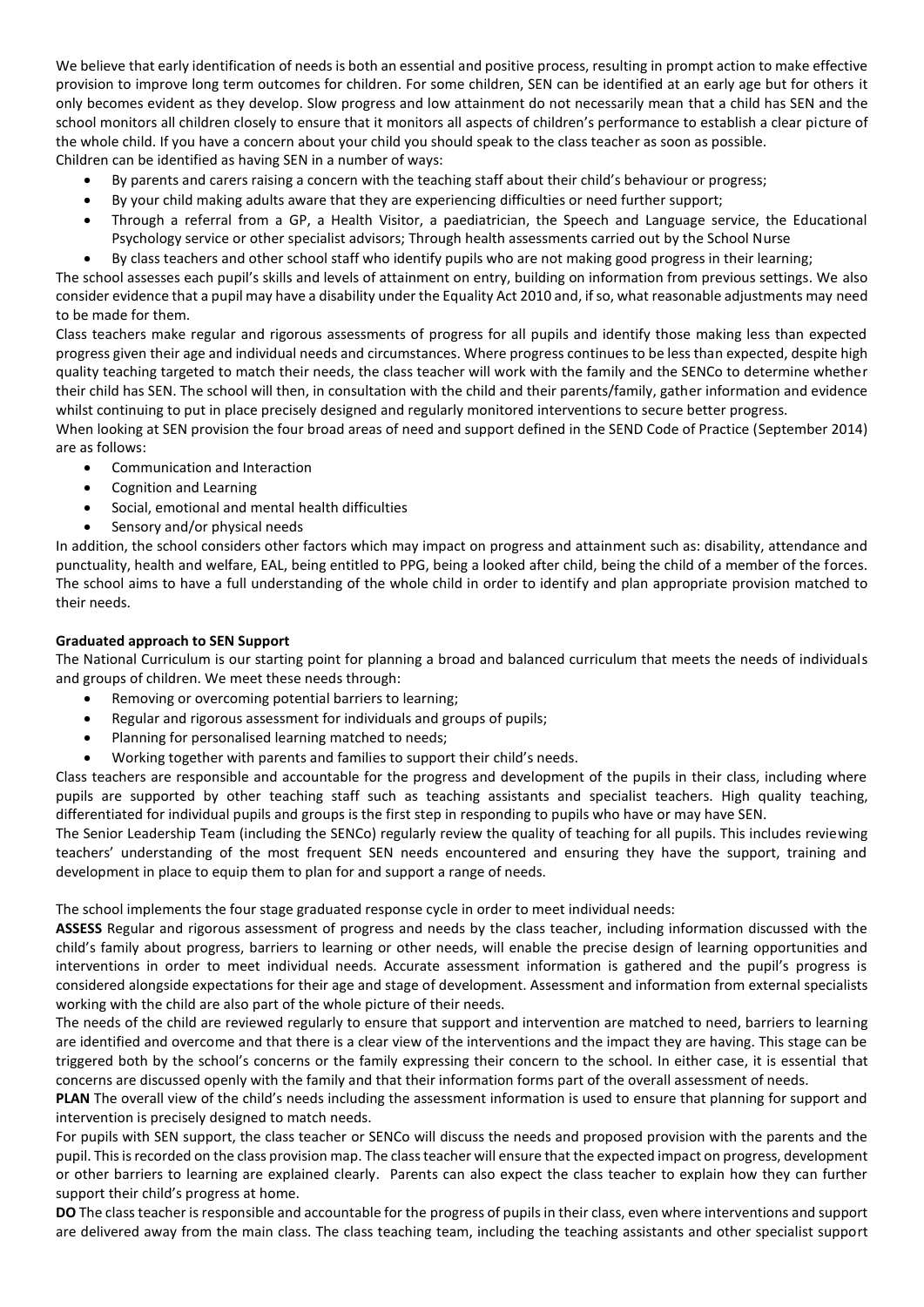staff, work closely together to ensure that links are made between the work done as an intervention and the main class teaching and continually monitor, revise and review their arrangements to ensure that they are well matched to the child's needs and are having an impact on progress.

**REVIEW** Regular and rigorous review of the impact of support and interventions on the progress of the child is used to further revisit and refine plans for further support. Progress is reviewed regularly with the child and the family, so that they have a full understanding of the impact of the provision and are involved in the decisions about next steps. Provision map review meetings are held termly or as needed. Any changes to the provision are agreed with parents and adjustments made to the provision map where necessary.

## **Managing Pupils' needs on the SEN Register**

### **Class Provision Map**

The class teacher leads the provision for all children in their class and will follow the school's procedures for monitoring progress, identifying needs and co-ordinating precisely designed provision to meet those needs. A systematic approach of assessing, planning, implementing and reviewing is integral to the process of precisely meeting the needs of children with SEND.

The teacher will work closely to plan, monitor progress and constantly review and revisit the provision made to ensure that it is meeting your child's needs. An overview of all the provision in place for a class is recorded on a class Provision Map which is constantly reviewed and updated by the class teacher and SENCo and used as a working document to ensure that it reflects the current support in place.

The class teacher and the SENCo work closely together to review the class provision to ensure that it is precisely matched to need, barriers to learning are identified and tackled and the impact of the interventions is maximised.

## **SEN Register**

The SENCo maintains the school SEN Register which is a list of the children placed in the following categories: Cause for Concern, SEN Support or EHCP. The register is updated once per term as a result of reviews by the class teachers with the Senior Leadership Team including the SENCo.

## **Pupil Progress Meetings**

Once per term, each class teacher meets with the head and the Senior Leadership Team to discuss the progress of all children. This is the opportunity to discuss and review the support in place for the whole class including any concerns about progress, barriers to learning or other needs.

#### **Cause for Concern**

If a concern is raised by the teacher, the parents or the child about a child's progress or needs, the class teacher will discuss this with parents as soon as possible to gather further information in order to gain a full understanding of the child's needs. If these concerns persist despite high quality teaching differentiated to meet the needs of the child, the class teacher will discuss the child with the SENCo and place the child's name on the SEN Register as a Cause for Concern and will continue to monitor their progress very closely. For some children at this stage, the additional differentiation is sufficient to aid their progress.

#### **SEN Support**

The school will place a child in the category of SEN Support when their learning difficulty or disability calls for special educational provision, namely provision different from or additional to that normally available to pupils of the same age. They will be placed on the class provision maps. These documents will be reviewed and updated regularly and at least once per term. The class teacher is responsible for writing and maintaining these documents and discussing them with parents and children.

#### **Individual Provision Maps**

IPMs are generally written for children with greater levels of need for which the school has involved external specialists for advice and further support. The class teacher will ensure that the expected impact on progress, development or other barriers to learning are explained clearly.

For children in the SEN Support category, the class teacher will keep parents informed of progress or continued concerns. Parents can also expect the class teacher to explain how they can further support their child's progress at home.

Parents will always be consulted and their consent obtained before the school involves an external specialist such as the Speech and Language service or the Educational Psychology service.

## **Education and Health Care Plan (EHCP)**

For children who do not make good progress with the provision and support in place in the SEN Support category, the school and parents can work together to make a request to Hertfordshire County Council for an EHCP assessment. In exceptional circumstances when the needs of the child are considered extreme they will be issued with an EHCP. This is a detailed document outlining all the child's strengths and weaknesses. It details all the support needed to ensure the child is meeting his/her targets. It is put together after an assessment by external professionals and in collaboration with the parents and the SENCo. When an EHCP is issued professionals, along with parents and SENCo, will use the Hertfordshire banding tool to assess the needs of the child and assign a band to the EHCP. The band (from 0 to 5) corresponds to the amount of funding the school will recieve to help meet the child's needs.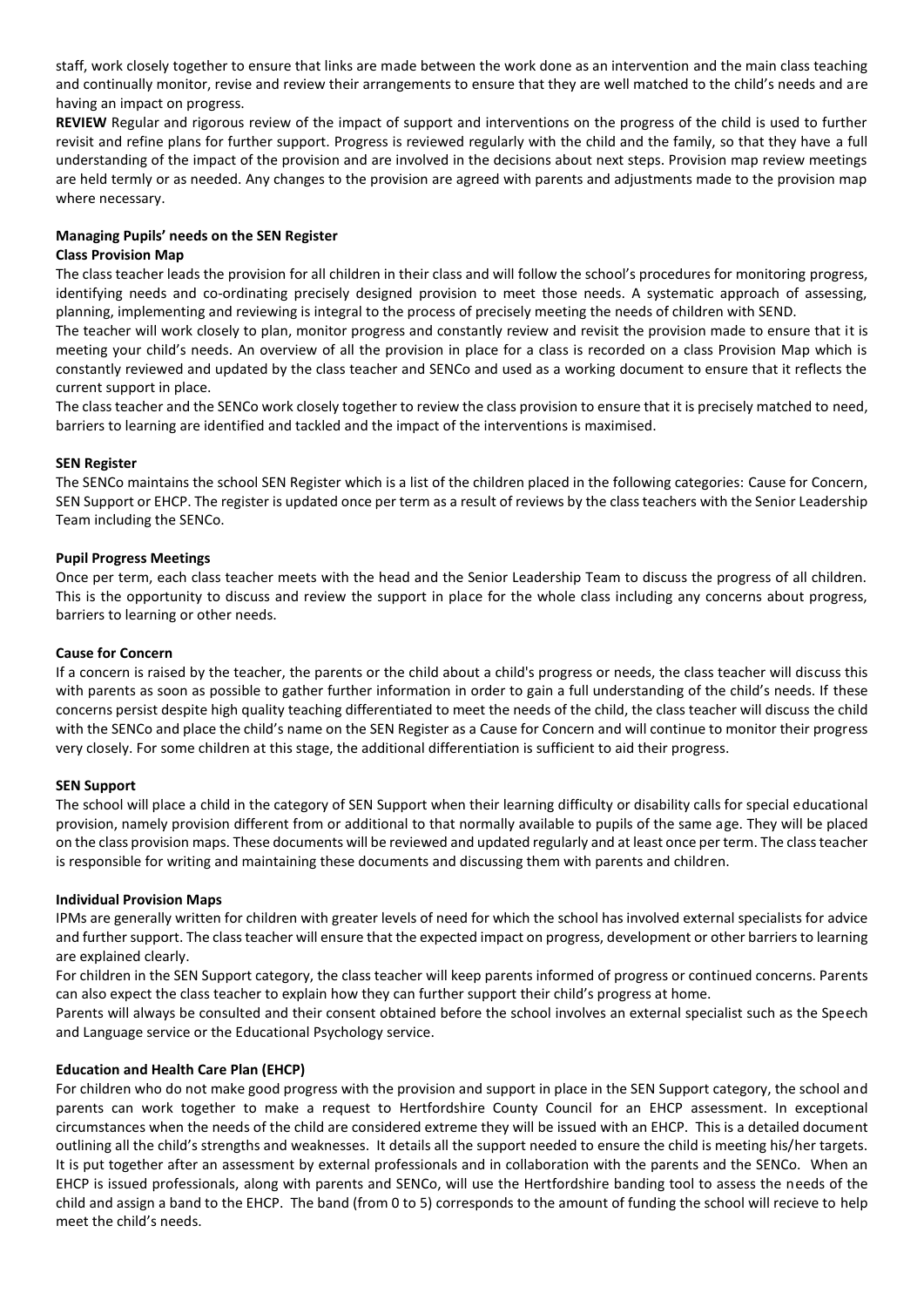## **Local High Needs Funding (LHNF)**

For children on the SEN Register who need significant extra support but do not have an EHCP the school can make an application for Local High Needs Funding from Hertfordshire County Council. An application for this funding can only be made after discussion with parents' who will be asked to sign the application form.

## **Criteria for Exiting the SEN Register**

The SEN Register is updated once per term as a result of reviews by the class teachers with the Senior Leadership Team including the SENCo. If these reviews result in the SEN category for a child being stepped down from SEN Support, such a decision will be based on information from the review of progress against the outcomes defined in the provision map and their impact on the needs of the whole child. The teacher will discuss this review with parents and agree the child's exit from the SEN Register as necessary. In some cases the child may remain at Cause for Concern before leaving the Register completely.

## **Supporting Pupils and Families**

The Hertfordshire Local Offer for children with SEND can be found online at: http://www.hertsdirect.org/services/healthsoc/childfam/specialneeds/

The Aboyne Lodge Primary School Offer and SEN information Report can be found on the school website. Admission arrangements can also be found there in the School Information section.

## **Disapplication and Modification**

The school can, where necessary, modify or disapply the National Curriculum and its assessment arrangements. Our school policy is to do this only in exceptional circumstances. The school makes every effort to meet the learning needs of all its children, without recourse to disapplication or modification. We achieve this through greater differentiation of the child's work, or through the provision of additional learning resources. When necessary, we also support learning through appropriate external specialists. In such cases, teachers work closely with these specialists to support the child.

In exceptional circumstances we may decide that modification or disapplication is the correct procedure to follow. We would only do this after detailed consultation with parents and the Local Authority. The school's governor with responsibility for special educational needs would also be closely involved in this process. We would ensure that every effort had been made to provide the necessary support from within the school's resources before considering such action.

Should we go ahead with modification or disapplication, we would do so through:

- Section 364 of the Education Act (1996). This allows modification or disapplication of the National Curriculum, or elements of it, through a statement of special educational needs;
- Section 365 of the Education Act (1996). This allows the temporary modification or disapplication of the National Curriculum, or elements of it.

## **Supporting Pupils at school with Medical needs**

Aboyne Lodge recognises that pupils at the school with medical conditions should be properly supported so that they have full access to education, including school trips and physical education. Some children with medical conditions may be disabled and where this is the case the school will comply with its duties under the Equality Act 2010.

Some children may also have SEN and may have an EHCP which brings together health and social care needs, as well as their special educational provision. In this case, the provisions of the SEND Code of Practice (September 2014) are followed.

The school adheres to the statutory guidance 'Supporting pupils at school with medical conditions' (April 2014) and all medication is kept in a secure place and is only administered by designated people. If your child has medical needs, an individual care plan (ICP) will be written jointly with you to ensure that the school has a full understanding of your child's needs and that they are planned for. This plan is reviewed at least annually. All staff including at break and lunch time and in clubs are made aware of children's needs that will inform their provision.

## **Monitoring and evaluation of SEND**

The school regularly and carefully monitors and evaluates the quality of provision it offers for all pupils. This is an active process of continual review and improvement of provision and includes the following:

- Constant monitoring of the quality of teaching and support
- Regular and rigorous review of the impact of support and interventions
- Senior Leadership Team reviews of pupil progress each term.
- Parent Consultation evenings where parents review provision for their child with the class teaching teams
- Headteacher forum meetings where the Head Teacher seeks feedback from parents about the school's provision
- School Council meetings encourage pupils to have a voice about their activities in school
- Parent and pupil surveys which seek feedback about the school's provision

## **Training and resources**

Within its overall budget the school has an amount identified as the notional SEND budget. The school ensures that it has the most effective level of support available to meet children's needs including teachers, Teaching Assistants, specialist equipment and books. The budget is also used to provide any professional development or specialised training for staff. Where a child requires